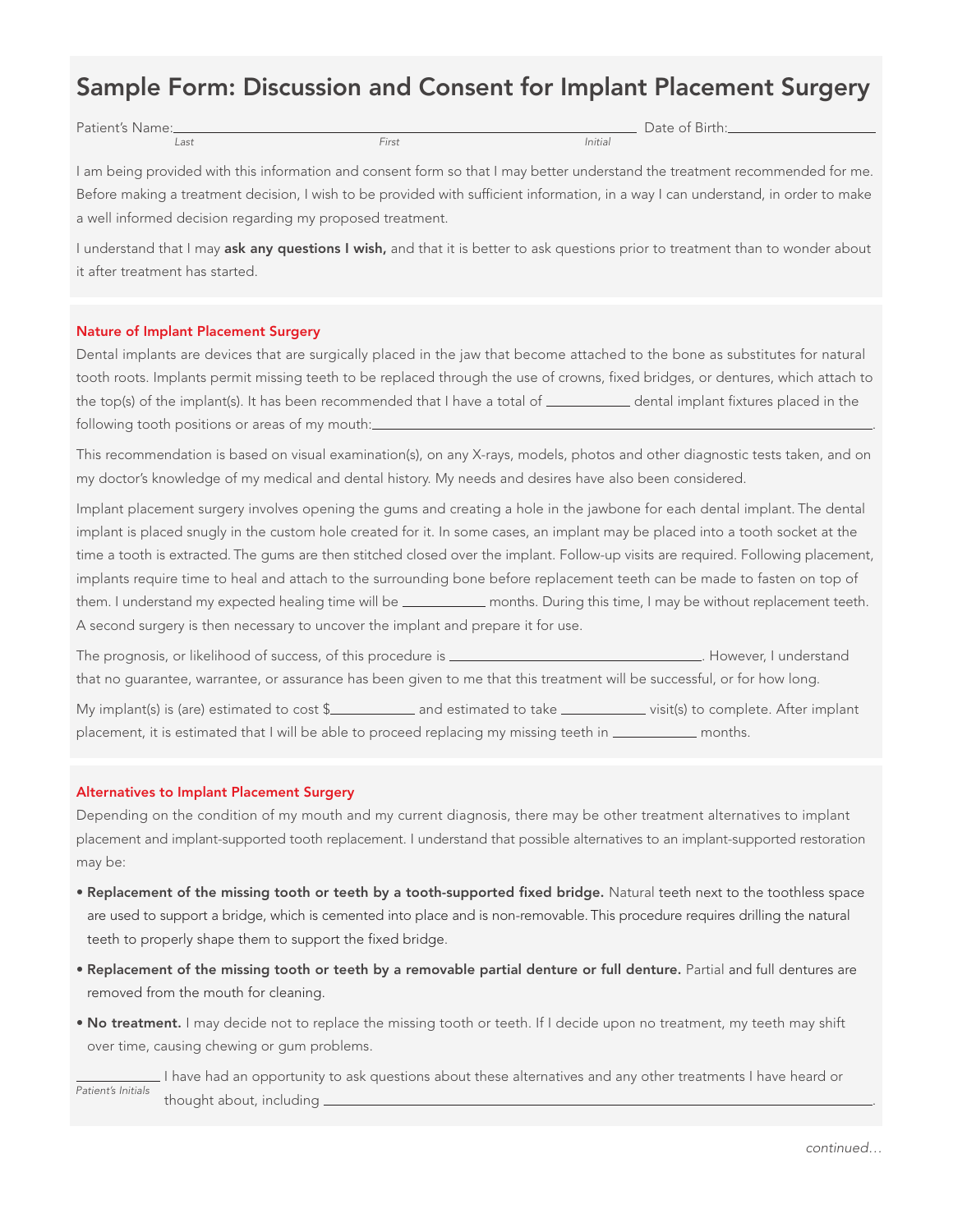## Risks of Implant Placement Surgery

I have been informed and fully understand that there are certain inherent and potential risks associated with any type of surgical procedure, including surgical implant placement. I understand that during and following treatment, I may experience pain or discomfort, bleeding, swelling, and/or bruising, all of which may last for several days. I understand that it is possible for an infection to occur in or around the implant site and that I may need antibiotics and/or other procedures to treat the infection. I understand that less common complications include: injury to adjacent teeth and soft tissues; jaw fractures; sinus exposure and sinus infection (upper arch); limited ability to fully open your mouth; soreness in the jaw joints (TMJs).

I understand that the implant(s) may fail to properly attach to the surrounding bone and may require removal. I understand that this may occur for unknown reasons. I understand that the use of tobacco products (smoking or chewing), and certain medical conditions or medicines will increase the risk that the implant(s) will fail and will require removal. I understand that poor eating habits and poor oral hygiene may negatively affect how long my implants last. I understand that the design and construction of my replacement tooth or teeth may contribute to implant failure.

I understand that implants may need to be placed very close to nerves in my jaw that control sensations and function in my lips, tongue, chin, teeth, and mouth. I also understand that following implant placement surgery, I may have nerve disturbances such as temporary or permanent pain or numbness, and/or unusual sensations such as itching, burning, or tingling of the lip, tongue, chin, teeth, and/or mouth tissues. I understand this risk is greater in the lower jaw.

I understand that additional surgical procedures may be necessary based on findings and observations revealed during surgery that are not now known.

I understand that I may be given a topical anesthetic and/or local anesthetic injection. Although rare, it is possible that patients may have an allergic reaction to these medications. Adverse reactions to anesthetic medications are possible, such as lightheadedness, dizziness or drowsiness. Please contact Dr. **inter all and the mateur of the mateur of the state of the mateur** if numbness remains more than a few hours or if you develop a rash. I understand that the injection area(s) may be uncomfortable following treatment and that my jaw may be stiff and sore from the anesthetic injection. I also understand that temporary or permanent injury to nerves and/or blood vessels from the injection may occur. Nerve disturbances may include pain or numbness, and/or unusual sensations such as itching, burning, or tingling of the lip, tongue, chin, teeth, and/or mouth tissues.

Other foreseeable risks not stated above include:

 I have had an opportunity to ask questions about these risks and any other risks I have heard or thought about, including . Patient's Initials

continued…